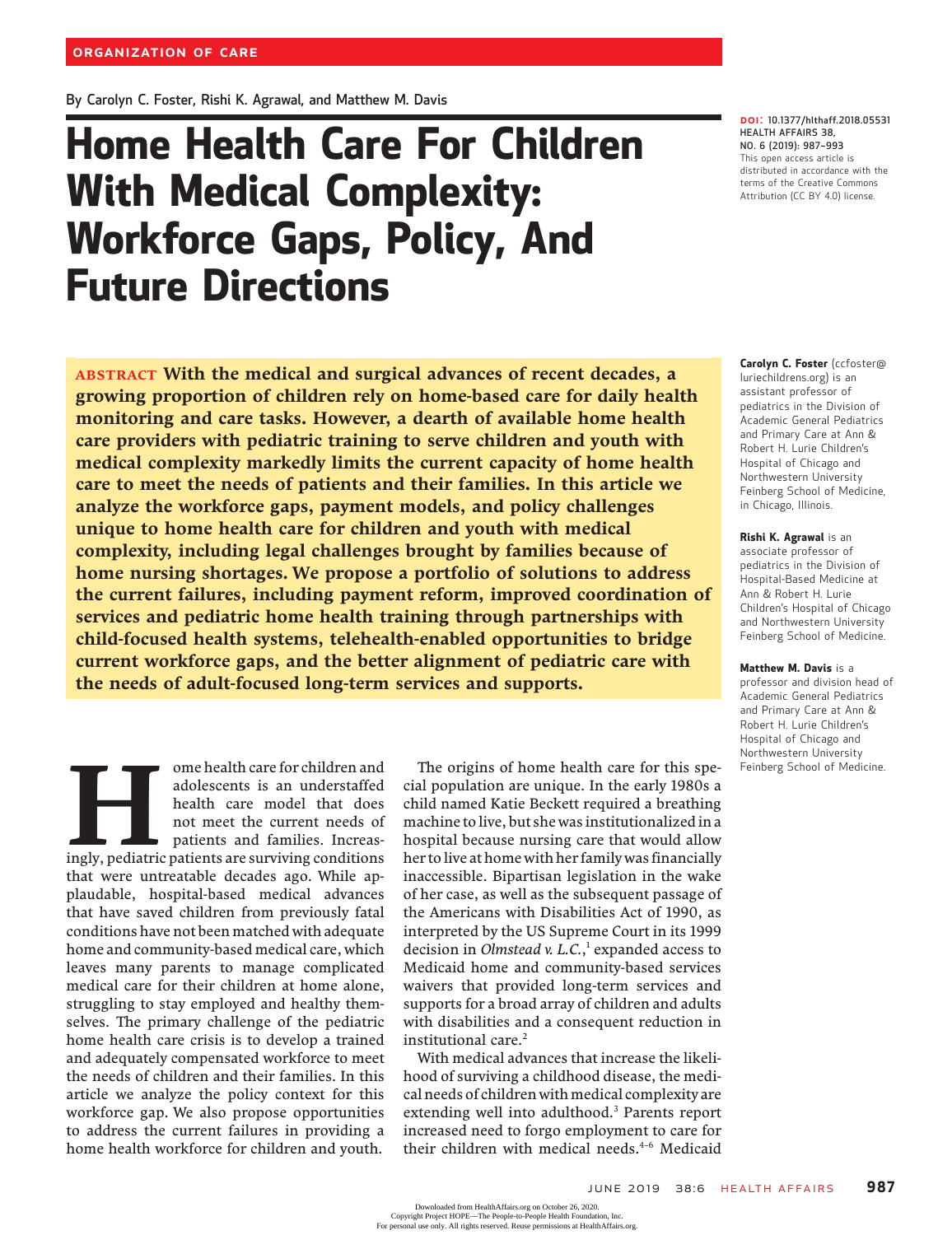spending for children with medical complexity disproportionately goes to hospital care (47 percent) instead of home health care (2 percent).<sup>7</sup> This continues to raise the possibility that a more effective system of home health care could reduce hospital use for this population.<sup>7,8</sup>

### Policy Governing Home Health Care For Children

Although federal law has established a base of expected long-term services and supports, a complex state-by-state patchwork of policy governs the provision of home health care services to American children.<sup>2</sup> The Olmstead decision<sup>1</sup> provides an "integration mandate" for states to develop policies that promote the inclusion of people with disabilities so that they can live at home and in the community, rather than in institutions such as acute care hospitals. Children with Medicaid also are entitled to home health care services—including private duty nursing ("home nursing")—through the Early and Periodic Screening, Diagnostic, and Treatment provisions of the Medicaid statute of 1967. Consequently, long-term services and supports are infrequently covered by private health insurance, given that there are pathways for families with higher incomes to gain Medicaid coverage for them through home and community-based services waivers, Section 1115 waivers, and other state-specific Medicaid mechanisms.<sup>9</sup>

Despite the goal of expanding options for long-term services and supports through these laws, substantial problems persist in accessing home-based care for children and youth. States vary widely in their use of waivers, which generally offer standard Federal Medical Assistance Percentage rates as compared with the enhanced federal match present in other state programs such as the Children's Health Insurance Program.10 Reimbursement rates to states have been flat despite inflation, which translates to flat payment rates to home health agencies and their workforce. At least fourteen states have instituted pediatric waiting lists for Section 1915(c) home and community-based services waivers, which leads to eligible patients not receiving services.<sup>11</sup>

While children and youth with medical complexity have been traditionally excluded from Medicaid managed care, a recent National Academy for State Health Policy fifty-state long-term services and supports review noted that onequarter of states now provide them to children through Medicaid managed care programs.<sup>12</sup> According to the report, eleven of the fourteen states that provide managed care long-term services and supports use a risk-based system, most commonly enrolling children into a comprehensive single managed care program that includes behavioral and physical health services. The remaining three states have stand-alone programs that focus only on long-term services and supports and behavioral health. While most shifts to managed care within Medicaid for children and youth with medical complexity have not been studied formally, there is some evidence that managed care may decrease health care expenditures for this group.<sup>13</sup>

## Pediatric Home Health Care Workforce Challenges

Consequently, there is substantial variation across states in the extent to which children are in home and community-based versus longterm care settings (that is, nursing facilities). $<sup>14</sup>$ </sup> For patients able to access home nursing, the number of hours granted for a given patient may range from 20–30 hours a week to total coverage (24/7). Even when hours are approved for Medicaid payment, families often have difficulty finding home nurses, which leads to either prolonged hospitalizations or exhausted family caregivers.<sup>15,16</sup>

Thus, the current home health care "system" for children depends substantially on cost shifting to families, with vital but informal labor provided by family caregivers—typically mothers. $4-6$ Parents of chronically ill children are less likely to work more than twenty hours per week and more likely to participate in casual than in regular employment compared to parents with otherwise healthy children.<sup>6</sup> A national survey of family caregivers of children with a rare disease reported that 52 percent of family members had to go to part-time work or cut hours, 42 percent took a leave of absence, 31 percent turned down a promotion, 23 percent lost a job benefit, and 21 percent gave up working or retired early to meet the care needs of their children.<sup>5</sup>

Children with severe chronic lung conditions exemplify the challenges of workforce training for the pediatric home health care workforce. A study in Pennsylvania noted that families reported inadequate workforce nursing skills in respiratory assessment, airway care, and emergency preparedness.17 Unlike adults, who may be able to provide some level of self-care alone or with a personal care assistant, children typically must have medication and respiratory care administered for them, which requires clinical training and higher pay. Such children typically receive liquid medications through a tube in their stomach and require minute-to-minute lung monitoring. Nurses with intensive care experience are often most comfortable caring for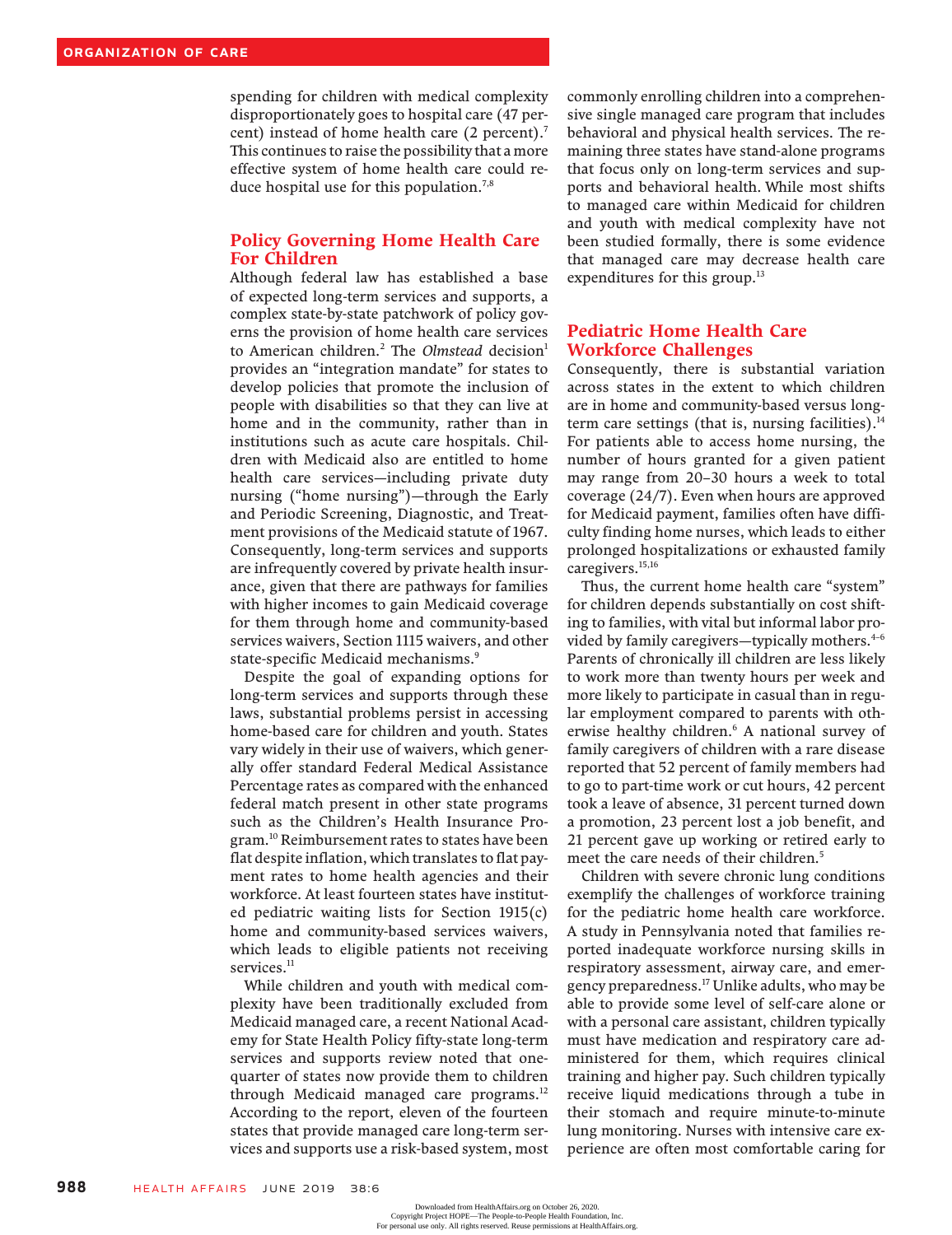# Home health care for children and youth with medical complexity illustrates the problem of an underfunded mandate.

such patients, but they receive substantially lower wages for home-based care. While new nursing school graduates sometimes work home health care shifts to broaden their skill set, nursing schools typically do not prepare graduates to care alone for technology-dependent children.

Moreover, no uniformity exists in how home health care agencies document and receive the orders necessary to maintain their services.<sup>18</sup> Documentation is often still paper based, with agencies using different templates—including for key information such as medication reconciliation.18 Even when agencies use electronic health records, electronic ordering is often not available, which can lead to discrepant and outof-date paper orders and can frustrate ordering physicians, home nurses, and families alike.18

Collectively, such fragmentation—coverage mandates varying by state, the need for and unavailability of a specialized workforce, and multiple and onerous documentation requirements—leaves home health care isolated from typical health care delivery streams for children and youth. The need for specialized, highly skilled, and integrated home health labor to care for these medically complex children also collides with a national shortage of home health care providers.<sup>19,20</sup> State scope-of-practice laws differ regarding who may provide what level of home health care. Where only registered nurses are eligible, workforce options are especially limited.

### Pediatric Home Health Care Workforce Payment

Home health care for children and youth with medical complexity illustrates the problem of an underfunded mandate. In the current era of constrained state budgets, there is no evidence base to guide eligibility criteria for state-based waivers and thus no guidance to determine the need for long-term services and supports. States

therefore have a fiscal incentive to keep thresholds sufficiently high to control utilization. Feefor-service payment structures that emphasize procedural and higher-acuity care have discouraged investment in long-term services and supports for decades, which has exacerbated this problem.<sup>21</sup>

Consequently, low Medicaid payments de facto support a workforce of low-wage home health workers. Median hourly wages for home health care services in 2017 were \$33.77, compared to an average of \$36.45 for inpatient care nationally. Of note, these figures mostly rely on Medicare payment and do not take into account locally prevailing wages.<sup>22</sup> For example, through conversations with home health care agencies, we have found that pediatric home health agencies in the Chicago area can offer only about \$26 per hour for a private-duty nurse to provide home care to a Medicaid beneficiary, regardless of experience, compared to about \$36 per hour that an entry-level nurse could earn at a hospital. Pay for home nursing care in less urban areas may be as low as about \$19–\$21 per hour, compared with roughly \$23–\$38 per hour for hospital nursing care. Notably, in Illinois, the education system pays nurses for the hours that a patient is in school at a higher rate (about \$55 per hour), which motivates home health providers to prefer patients who can attend school.

As a result, there are few incentives for home health workers with the requisite training and experience to serve in the pediatric home setting instead of taking higher-paying hospital-based jobs.20 Compassion fatigue, burnout, and the difficulties of navigating professional boundaries in the home are additional challenges reported by pediatric home nurses. $23,24$  To sustain their business model, home health agencies that specialize in children often need to balance privatepay and Medicaid patients in an effort to recruit and retain high-quality workers, which leads to perceived inequitable access for socioeconomically disadvantaged families.

Family advocates have used various legal challenges to compel states to provide long-term services and supports for their children.<sup>25-29</sup> A class-action lawsuit inWashington State brought by the Northwest Justice Project against the state health care authority that was decided in 2016 identified low wages as a key contributor to the lack of home nursing for eligible children and specified necessary increases in such wages.<sup>29</sup> Additional suits in Illinois, Texas, Georgia, and Florida highlight how families are resorting to litigation to address inadequate access.<sup>25-29</sup>

Ramifications of the lack of skilled home health workers for children ripple throughout the health care system, as children's hospitals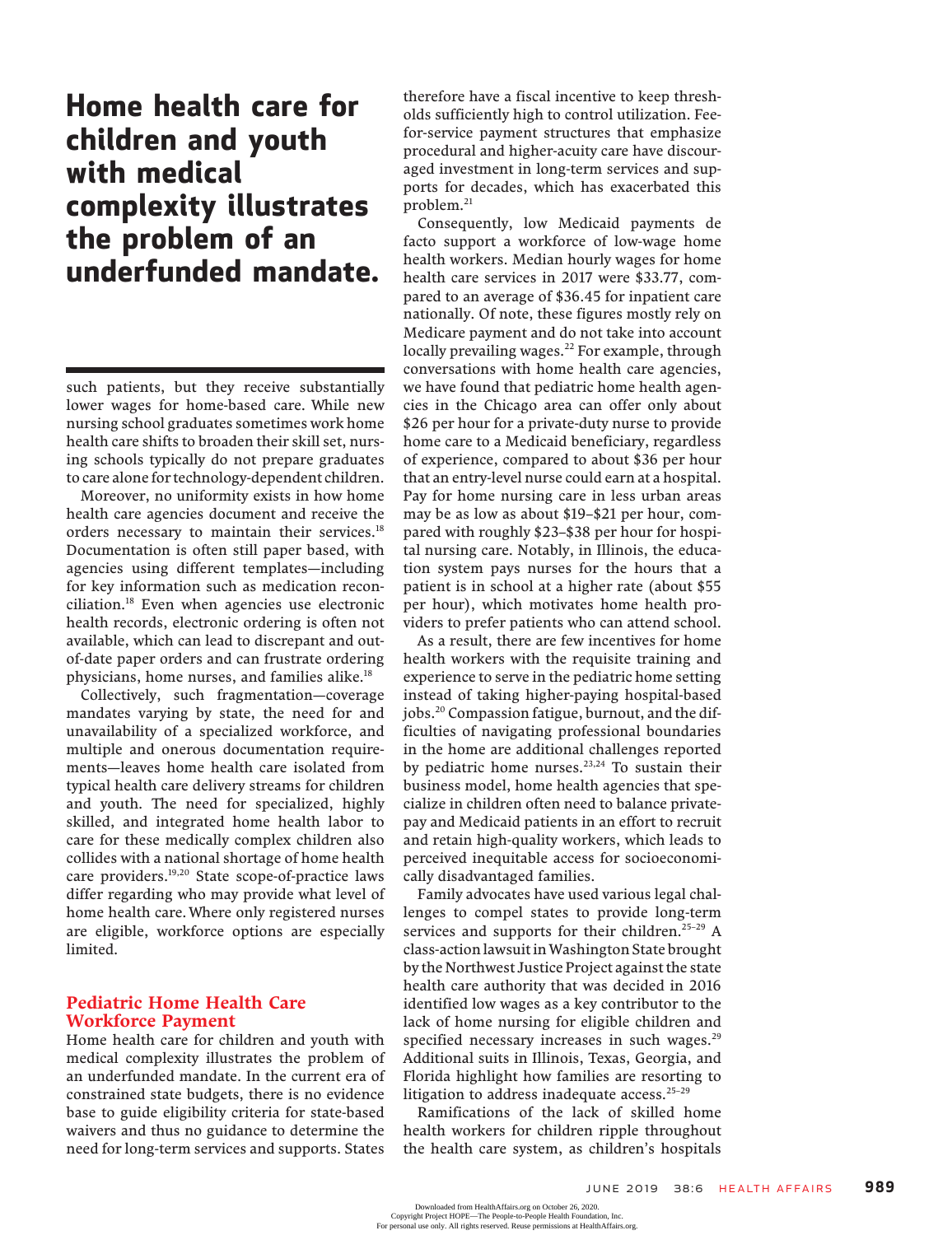struggle to discharge children with medical complexity. In some locations, scarce and costly pediatric intensive care beds are being used for de facto long-term care because of a lack of home nursing coverage and pediatric postacute care options.15,19 In a recent prospective multicenter study in Minnesota of 185 children who required home nursing, 57 percent of hospital discharge delays were directly attributable to lack of home health care, accounting for 1,454 hospital days.<sup>15</sup> Hospital costs resulting from these delays totaled \$5.72 million, compared to the estimated \$769,326 that it would have cost to care for the children at home. In an analysis at our institution, we also found that hospital discharge delays due to the private duty nursing shortage lead to months of unnecessary hospital days and millions of dollars in avoidable hospital charges in the aggregate.30 Home health agencies, in turn, lose revenue when patients are hospitalized and sometimes drop patients as clients when a hospitalization is prolonged. Staff nurses are then reallocated to other clients so that the agencies can remain financially viable.

Transitional and long-term care facilities may offer opportunities for training and transitional support for families before patients are discharged home. States differ, however, in allowing these services. One example of a facility is Almost Home Kids, an Illinois pediatric community–based health care center that provides a supportive, educational alternative to the hospital for children with medical complexity and their families before the children go home and when the families need respite.<sup>31</sup> States vary, however, in their definitions, licensure, and regulations of such facilities, which affects the available out-of-home options for children and youth nationally.32

### Recommendations For Policy And Program Changes

While the challenges to providing high-quality home health care are multifaceted, policy and program approaches can alleviate workforce gaps and expand access to home health care for children and benefit families, payers, and providers. Accessible, high-quality home health care has the potential to improve health outcomes in a patient- and family-centered fashion and reduce the use of emergency and hospital care. A combination of payment reform, improved pediatric home health training opportunities through partnerships with child-focused health systems, telehealth-enabled opportunities to bridge current workforce gaps, and the consideration of dynamics in home health care for adults can address fundamental vulnerabil-

ities in the current system.

Payment Reform State payment for pediatric home-based care should be competitive with that for other forms of skilled nursing care. Payment increases—perhaps tapping fiscal sources that are tied to higher Federal Medical Assistance Percentage rates, depending on state circumstances—could include the stratification of rates for higher-complexity cases and, in areas of shortage, to provide incentives for nurses to care for patients most at risk for prolonged hospitalizations. For example, care of patients who required continuous respiratory care would be reimbursed at a higher rate than care for patients who only need to be given medication every few hours. Paid caregiving for trained family members, which is not permitted in most states, could further expand the workforce while mitigating the financial impact on families. Since home health agencies usually deduct administrative fees from state payments before paying nursing staff, allowing families to contract directly with nurses instead of through agencies could offer a higher, more enticing wage to home nurses.

Calls for higher wages for Medicaid-reimbursed home care services can be expected to be met with skepticism from policy makers. However, given that children with medical complexity have intensive medical needs and frequent exacerbations of chronic health conditions, investment in higher-quality home health care would be a cheaper option than the repeated or prolonged hospitalizations that currently occur.7,33 Instead of viewing home health care as a drain on state budgets, the Minnesota multicenter study suggests that states should consider it as a tool to prevent hospitalizations and facilitate more timely discharge when hospitalizations occur.<sup>15</sup> Furthermore, states could phase in increases in home health care payment over a period of time, moving toward a goal of hourly nursing wages in the home setting that approximate wages in the inpatient setting.

The potential role and impact of managed care on pediatric long-term services and supports are unknown. The National Academy for State Health Policy issue brief noted that only four states—Delaware, Tennessee, Virginia, and Texas—specify network adequacy standards for pediatric long-term services and supports.12 To achieve managed care goals, states should carefully review network adequacy and consider competitive payment for home nursing in their managed care contracts to shift care from expensive hospital settings to less costly care delivery settings, such as the home. Evaluations of network adequacy must consider more than singleyear savings and direct costs to states. Instead, they should include longer-term effects such as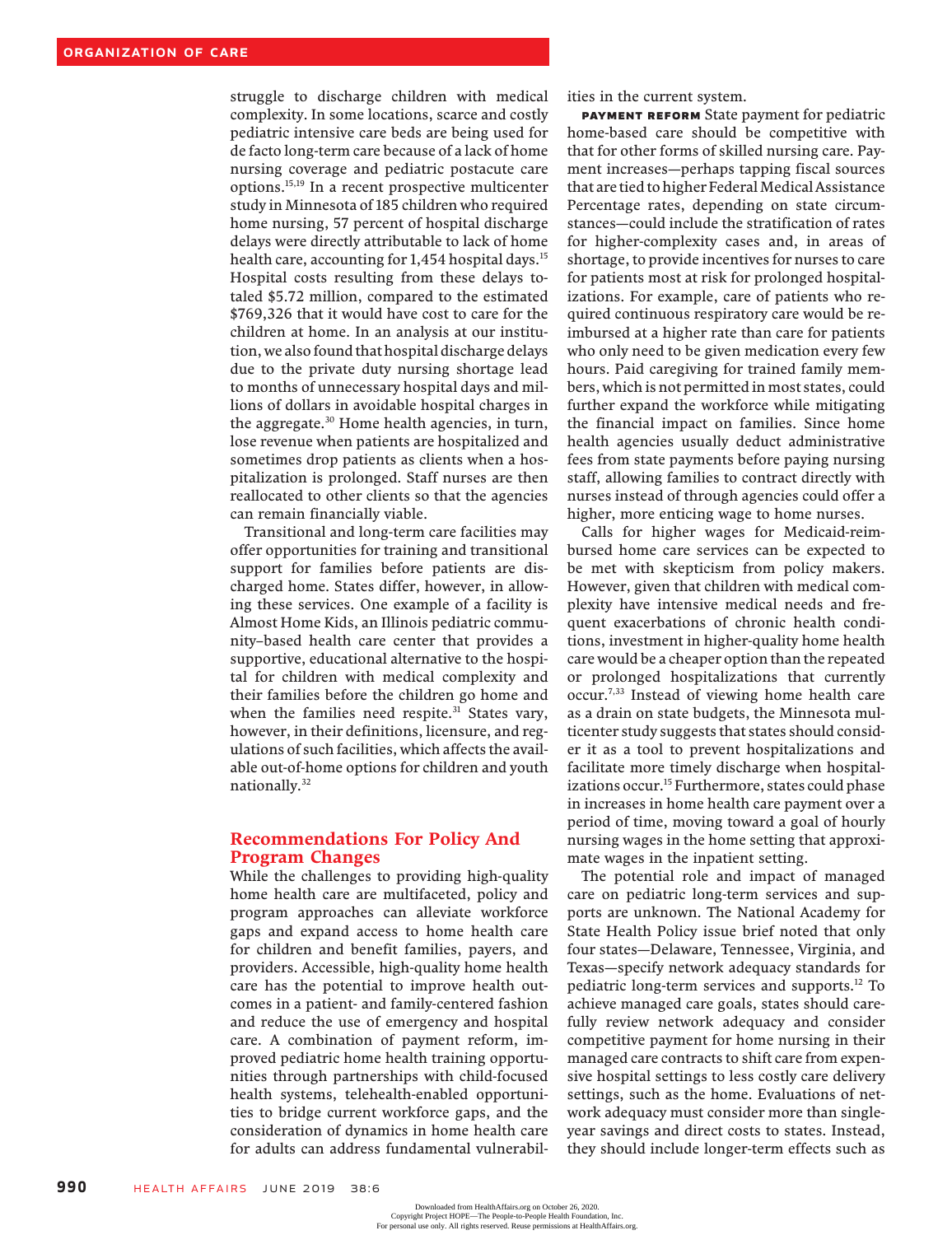An improved evidence base is needed for what constitutes accessible high-quality pediatric long-term services and supports.

lost family wages (that is, taxable income) from family caregivers who were forced to leave their own employment to fill workforce gaps.

Integration Of Home Health Within Child-FOCUSED HEALTH CARE SYSTEMS With the advent of accountable care organizations and valuebased payment arrangements between payers and health care systems, creating systems that align inpatient, ambulatory, and community services has gained appeal. Hospitals—including children's hospitals—are increasingly penalized for readmissions, the origins of which may be based in the home, where hospitals traditionally have little influence.

We propose more formal collaborations between child-focused hospitals, academic institutions, home health agencies, and nursing education programs to create a robust pool of nurses in pediatric home health care and manage patient care. Pediatric hospitals can help shape how to train nurses and clinical nursing assistants to have the right skill levels matched to levels of patient need, step in to modify the level of nursing care when gaps occur, supplement home health agency oversight with supervisory support, and work with patients' primary care physicians and primary care medical homes to coordinate home-based care between emergency department and hospital visits. Among successful examples of targeted nursing education are the Trach Safe Emergency Airway Management Course at Seattle Children's Hospital and Nitty Gritty Nursing: Improve Your Community Nursing Skills for Children Who Are Medically Fragile and Technology Dependent at our institution. Alternatively, the University of Massachusetts Medical School's Community Case Management program keeps children and adults out of institutional care through coordinating care and helping families navigate the administrative hurdles involved in long-term services and supports coverage. Through such partnerships and programs, child-focused health institutions can fulfill their own patient care goals and attend to fiscal constraints without fully incorporating the home health business model, if desired. Home health agencies would similarly benefit from a better-trained workforce and greater coordination with child-focused health systems in their service areas.

Another needed advancement is the development of uniform order forms and documentation for home health care, including electronic ordering, to facilitate timely and accurate orders for home care providers (that is, there is a need for interoperative health care records). Ideally, such as system would enable home nurses to review the orders for correctness in a timely manner to enact necessary changes to care at home to minimize error and expedite care, especially after a hospital discharge.

As the value-based payment system expands, pediatric hospitals that do not already offer home care programs may wish to do so, by capitalizing on their already highly trained workforce as a way to better monitor the care that is being provided at home.

Advancing Complex Home-Based Care Through Telehealth Incorporation of telehealth in the home health care of children with medical complexity also can link institutionbased specialists with home nurses to monitor patient status, manage symptoms, and adjust care in real time. Videoconferencing and remote home monitoring of clinical parameters such as respiratory physiology and blood sugar offer tools to link children's families, health care providers, and home health care staff.<sup>34</sup> These examples of telehealth tools are increasingly vital, especially for children and youth with medical complexity who live in remote or otherwise underserved areas or who are difficult to transport. They can sustain success in home-based care and avert hospitalizations.

Telehealth may also provide a bridge to address workforce shortages, by supporting nurses without pediatric experience—and potentially even nonclinical aides or extended family caregivers—to care safely for more patients at home through videoconferencing with pediatric specialists and home health agency nursing supervisors.<sup>35,36</sup> One successful model has already demonstrated a decrease in clinic and emergency department visits through direct support of family caregivers for children with home breathing machines.<sup>35</sup> Importantly, as telehealth increasingly includes remote patient monitoring, the home health care workforce will require appropriate training and education to leverage the maximum benefit of these clinical tools, which have been shown to be feasible and highly rated by families.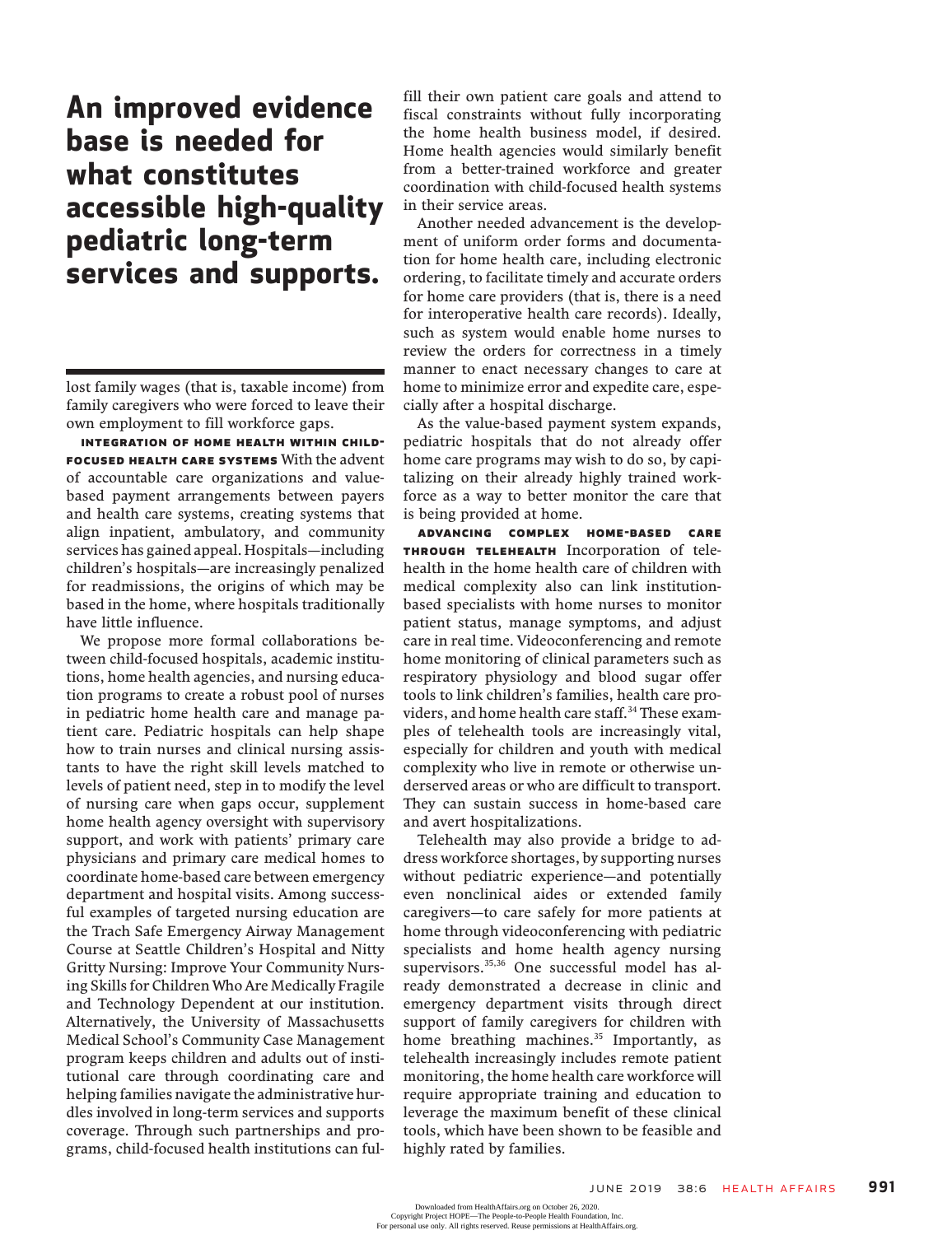Alignment With Home-Based Care For ADULTS Children with medical complexity and technology dependence are living longer as a result of technological advances, so their numbers and the demand for a home health care workforce are increasing.<sup>2</sup> In addition, as adults live longer, they also will require more homebased care. Combined, these two trends will have a substantial economic impact on family caregivers and the demand for paid caregiving. In 2015 an estimated 43.5 million US adults had provided unpaid, health-related care to an adult or child in the prior twelve months, providing an average of 24.4 hours of care per week.<sup>37</sup> It will be essential to align pediatric care with adult care by including pediatric health care professionals in federal and state long-term services and supports policy working groups and on home health care agency boards.

Better alignment with adult care to address the need for more pediatric home health care services must also be linked to the need for quality measures for such care.While some metrics exist to evaluate home health care delivery for adults, there are no equivalent measures for pediatric home health care. The Centers for Medicare and Medicaid Services' Home Health Compare has no pediatric-specific items,<sup>38</sup> and national surveys on home health care typically do not include children.<sup>39</sup> Therefore, state managed care contracts for long-term services and supports lack pediatric-specific measures to evaluate the quality of care provided.12 It will be essential for pediatricians to be involved in the development or adaptation of government-based, home health care–focused quality measures in the near future and in the creation and implementation of Medicaid network standards. Consideration of children in national metrics is necessary to ensure that pediatric home health care services are of good quality and commensurate to their cost.

An improved evidence base is needed for what constitutes accessible high-quality pediatric long-term services and supports. Future surveys and data reporting requirements in this area should include patients younger than age eighteen to enhance our understanding of pediatric utilization nationally and by state, to understand how state-based waiver eligibility affects utilization. Future research should include rigorous evaluation of the current state of home nursing quality, including the development of pediatric-specific measures that take into account the family context, to support future interventions designed to improve access and training.

### Conclusion

Home health care for children and youth with medical complexity in the United States is a patchwork of policies and programs that does not currently meet the medical needs of many patients; unnecessarily prolongs hospitalizations; and relies on an insufficient, inadequately trained workforce. Although there are no formal metrics of quality for pediatric home health, it is evident from several national surveys that family caregivers are frequently shouldering enormous burdens that lead them away from their own gainful employment and create social, emotional, and financial hardship.

There are, however, immediate opportunities to address some of these workforce issues through more competitive payment, better training, and better coordination of services among child-focused hospitals and health systems and home health nursing services. In addition, wider use of telehealth can create efficiencies. Finally, with an improved evidence base, there would be opportunities to better align pediatric and adult home health care services—particularly in terms of network adequacy and quality measurement. While supportive public policies exist, additional policy-based solutions will be required to ensure that adequate, affordable, and measurably highquality home health care services are available to children and adults.

The writing of this article was funded by a grant from the Lucile Packard Foundation for Children's Health, Palo Alto, California (Grant No. 2017-00219). This is an open access article

distributed in accordance with the terms of the Creative Commons Attribution (CC BY 4.0) license, which permits others to distribute, remix, adapt, and build upon this work, for commercial

use, provided the original work is properly cited. See https:// creativecommons.org/licenses/by/4.0/.

### NOTES

- 1 Olmstead v. L.C., 527 U.S. 581.
- 2 Perkins J, Agrawal R. Protecting rights of children with medical complexity in an era of spending reduction. Pediatrics. 2018; 141(Suppl 3):S242–9.
- 3 Cohen E, Kuo DZ, Agrawal R, Berry JG, Bhagat SK, Simon TD, et al.

Children with medical complexity: an emerging population for clinical and research initiatives. Pediatrics. 2011;127(3):529–38.

4 Kuo DZ, Cohen E, Agrawal R, Berry JG, Casey PH. A national profile of caregiver challenges among more medically complex children with

special health care needs. Arch Pediatr Adolesc Med. 2011;165(11): 1020–6.

5 National Alliance for Caregiving. Rare disease caregiving in America [Internet]. Bethesda (MD): NAC; 2018 Feb [cited 2019 Mar 29]. Available from: https://www